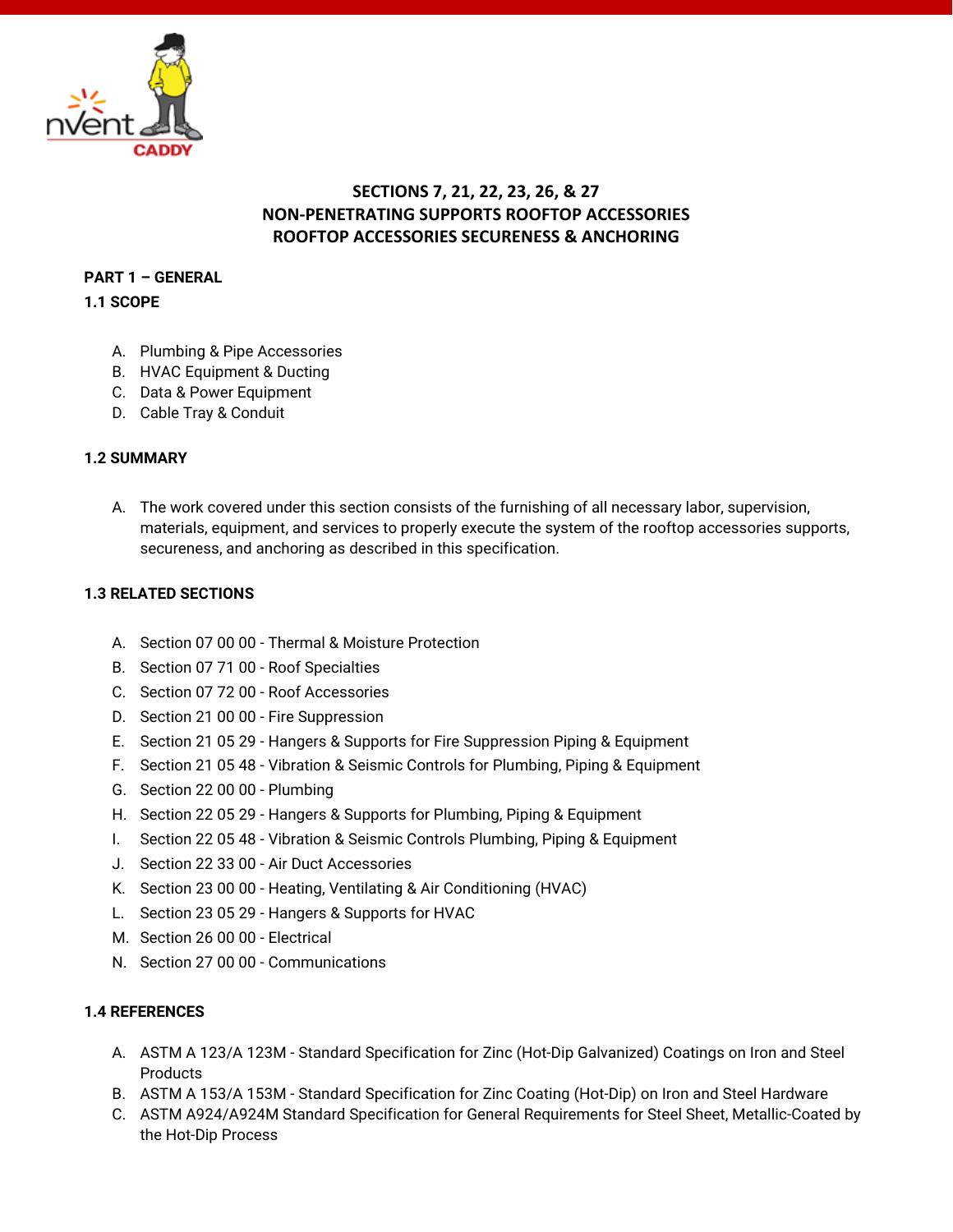- D. ASTM A29/A29M Standard Specification for General Requirements for Steel Bars, Carbon and Alloy, Hot-Wrought
- E. ASTM A108 Standard Specification for Steel Bar, Carbon and Alloy, Cold-Finished
- F. ASTM D792 -Standard Test Methods for Density and Specific Gravity (Relative Density) of Plastics by Displacement
- G. ASTM D638 Standard Test Method for Tensile Properties of Plastics
- H. ASTM D695 Standard Test Method for Compressive Properties of Rigid Plastics
- I. ASTM D790 Standard Test Methods for Flexural Properties of Unreinforced and Reinforced Plastics and Electrical Insulating Materials
- J. ASTM D256 Standard Test Methods for Determining the Izod Pendulum Impact Resistance of Plastics
- K. ASTM D570 Standard Test Method for Water Absorption of Plastics
- L. MSS SP-58 Pipe Hangers and Supports -- Materials, Design and Manufacture; Manufacturers Standardization Society of the Valve and Fittings Industry.
- M. MSS SP-69 Pipe Hangers and Supports -- Selection and Application; Manufacturers Standardization Society of the Valve and Fittings Industry.
- N. OSHA, CAL/OSHA and ANSI Standards.
- O. ICC 2015 Wind Resistance
- P. ASCE-7 Wind & Seismic Provisions
- Q. IMC Section 301
- R. FEMA P749 Seismic Provisions

### **1.5 SUBMITTALS**

- A. Submit under provisions of Section 01 30 00 Administrative Requirements
- B. Product Data: Manufacturer's Data Sheets on each product to be used, including:
	- 1. Preparation instructions and recommendations
	- 2. Installation methods
- C. Shop drawings: physical size, installation and working space required
- D. Proof of roof membrane material compatibility

### **1.6 QUALITY ASSURANCE**

- A. Product shall be manufactured by an ISO 9001 facility
- B. Acceptable manufacturer nVent CADDY (www.erico.com/www.nvent.com)
- C. Acceptable anchor installer qualified roofing installer according to roof membrane manufacturer's guidelines

### **1.7 DELIVERY, STORAGE, AND HANDLING**

- A. Deliver and store products in Manufacturer's original packaging bearing the brand name and Manufacturer's identification until ready for installation.
- B. Handle materials to avoid damage, protect from construction conditions.

#### **1.8 WARRANTY**

A. Rooftop supports – 5 year limited warranty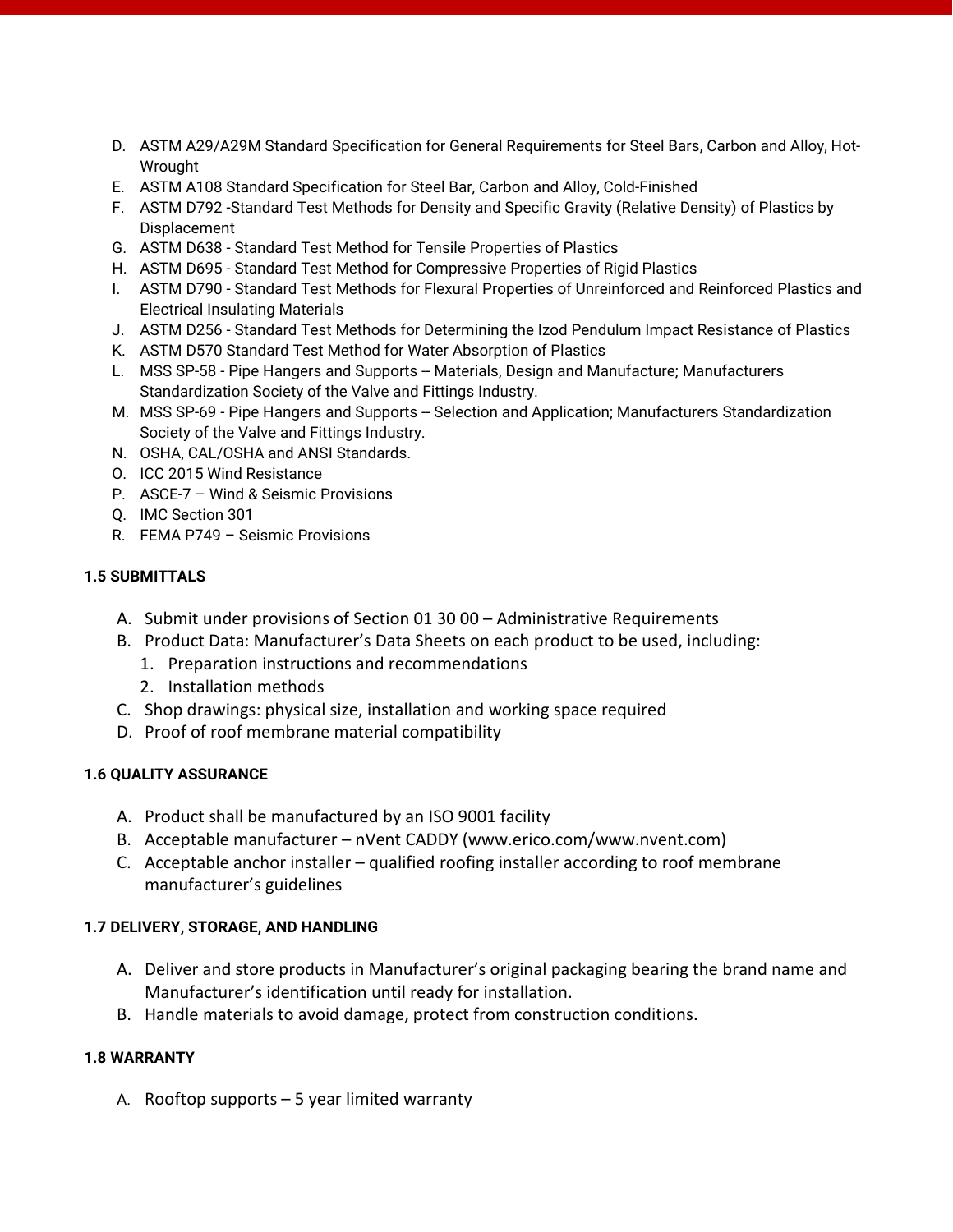B. Rooftop anchors – Up to 20 year limited warranty when using compatible roof membrane materials and qualified installers

## **PART 2 - PRODUCTS**

## **2.1 ACCEPTABLE MANUFACTURERS:**

- A. Subject to compliance with these specifications, rooftop supports and anchoring systems shall be as manufactured by nVent, (formerly known as ERICO, Inc.) or approved equal.
- B. Products shall be manufactured in the United States of America

# **2.2 NON-PENETRATING SUPPORTS - ROOFTOP ACCESSORIES**

- A. All exposed metallic components and fasteners shall be of the following:
	- 1. Hot dip galvanized coating per ASTM A924/A924M; A 123/A 123M; A 153/A 153M
		- 2. Stainless steel per ASTM A29/A29M; A108
- B. Support Bases and Pipe Rollers shall be made of an engineered thermoplastic with appropriate additives for UV protection
- C. All supports shall be comprised of materials that are compatible with commercially available roof membrane materials (i.e. no slip sheets required)
- D. All support shall have smooth surfaces and radius edges to avoid "hot spots" on the roof membrane. The support must evenly distribute load to the membrane surface.
- E. CADDY PYDRAMID SUPPORTS: Plumbing, Pipe Accessories, & Conduit
	- 1. Fixed Height
		- i. Strut Based: PSF6C, PSF10C, PSF10D, PSF16C, PSF16D; PSB24A, PSB30A, PSB36A, PSB42A, PSB48A, PSB60A; PBU6, PBU10, PBU16
		- ii. Roller: PRF2, PRF3, PRF6
		- iii. Tool Free: PTF6, PTF10, PTF16; [RPSE1H,](https://www.erico.com/part.asp?part=RPSE1H) RPSE1H24, RPSE1H57, RPSE2H46, RPSE4H46;
	- 2. Adjustable Height
		- i. Strut Based: PSA10CH13, PSA16H18
		- ii. Roller: PRA3H12, PRA6H16
	- 3. H-Frame
		- i. Small: PBU16
		- ii. Large: PHB, PHBR; PHK, PHKR; HFRMHDW
- F. CADDY PYDRAMID SUPPORTS: HVAC Equipment & Ducting
	- 1. Fixed Height
		- i. Strut Based: PSF6C, PSF10C, PSF10D, PSF16C, PSF16D; PSB24A, PSB30A, PSB36A, PSB42A, PSB48A, PSB60A; PBU6, PBU10, PBU16
	- 2. Adjustable Height
		- i. Strut Based: PSA10CH13, PSA16H18
	- 3. H-Frame -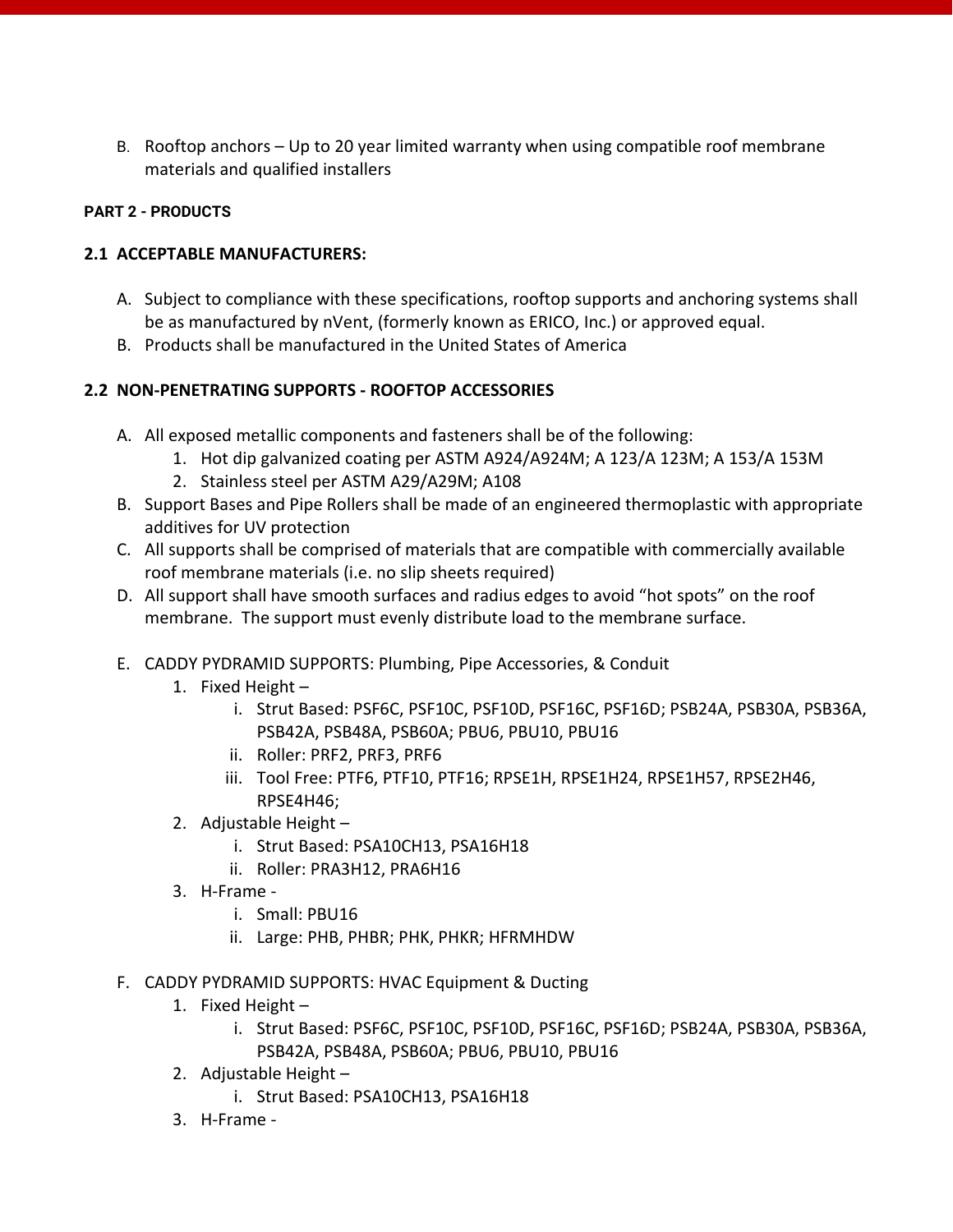- i. Small: PBU16
- ii. Large: PHB, PHBR; PHK, PHKR; HFRMHDW
- 4. Equipment Supports
	- i. Bases: PEK4B, PEK6B; PEB
	- ii. Extensions & Adjustments: PEKEF; PEH31
	- iii. Clamps: PEC
- G. CADDY PYDRAMID SUPPORTS: Data, Cable Tray, & Power Equipment
	- 1. Fixed Height
		- i. Strut Based: PSF6C, PSF10C, PSF10D, PSF16C, PSF16D; PSB24A, PSB30A, PSB36A, PSB42A, PSB48A, PSB60A; PTF6P, PTF10P, PTF16P
	- 2. Adjustable Height
		- i. Strut Based: PSA10CH13, PSA16H18
	- 3. H-Frame
		- i. Small: PBU16
		- ii. Large: PHB, PHBR; PHK, PHKR; HFRMHDW
	- 4. Equipment Supports
		- i. Bases: PEK4B, PEK6B; PEB
		- ii. Extensions & Adjustments: PEKEF; PEH31
		- iii. Clamps: PEC

### **2.3 ROOFTOP ACCESSORIES SECURENESS & ANCHORING**

- A. All exposed metallic components and fasteners shall be of the following:
	- 1. Hot dip galvanized coating per ASTM A924/A924M; A 123/A 123M; A 153/A 153M
		- 2. Stainless steel per ASTM A29/A29M; A108
- B. All anchoring seal/flashing shall be comprised of materials that are compatible with commercially available roof membrane materials (i.e. match manufacturer's material requirements)
- C. All anchoring components shall have smooth surfaces and radius edges to avoid "hot spots" on the roof membrane
- D. All deck screws shall be rated for use on single ply roof membrane and modified asphalt construction.
- E. CADDY PYDRAMID ANCHOR SYSTEM:
	- 1. Anchors
		- i. EPDM: CRAU24Exyy
		- ii. PVC: CRAU24Pxyy
		- iii. TPO: CRAU24Txyy
		- iv. Modified asphalt: CRAU26Sxyy
		- v. x- Color; yy membrane manufacturer
	- 2. Secureness & Bracing
		- i. Cable kits: CRA36SS38Lx (x-length)